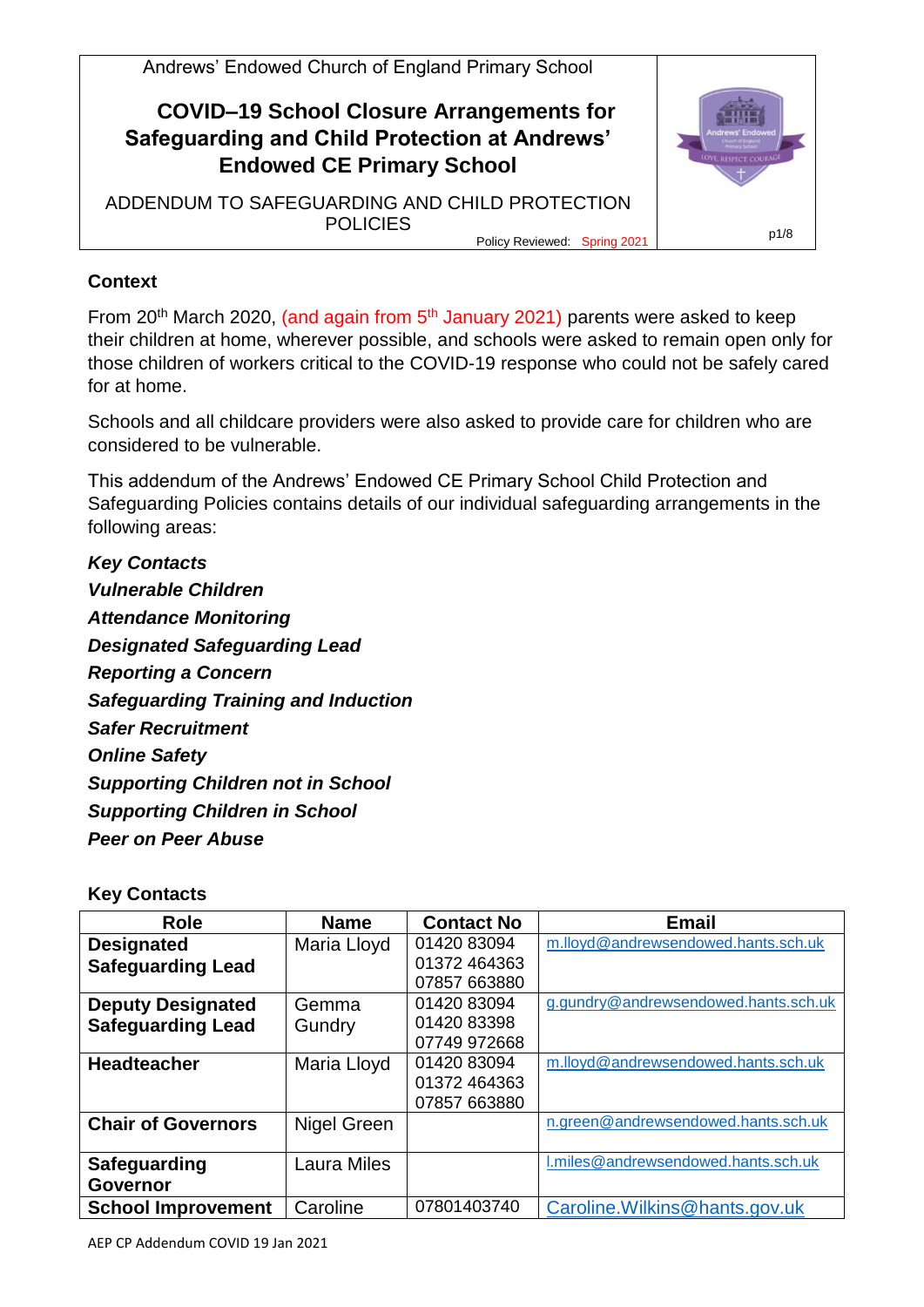## **COVID–19 School Closure Arrangements for Safeguarding and Child Protection at Andrews' Endowed CE Primary School**

ADDENDUM TO SAFEGUARDING AND CHILD PROTECTION POLICIES



Policy Reviewed: Spring 2021

| <b>Manager</b>        | <b>Wilkins</b>                                                  |               |                                                                |
|-----------------------|-----------------------------------------------------------------|---------------|----------------------------------------------------------------|
| <b>LADO</b>           | <b>Barbara</b><br>Piddington<br><b>Mark</b><br><b>Blackwell</b> | 01962 876364  | Barbara.piddington@hants.gov.uk<br>Mark.blackwell@hants.gov.uk |
| <b>Early Help Hub</b> | Andy<br>Kennedy                                                 | 0300 555 1384 | Andy.kennedy@hants.gov.uk                                      |

### **Vulnerable Children**

Vulnerable children include those who have a social worker and those children and young people up to the age of 25 with Education Health Care Plans.

Those who have a social worker include children who have a Child Protection Plan and those who are looked after by the Local Authority. A child may also be deemed to be vulnerable if they have been assessed as being in need or otherwise meet the definition in Section 17 of the Children Act 1989.

Those with an EHC Plan will be risk-assessed, in consultation with the Local Authority and parents, to decide whether they need to continue to be offered a school place in order to meet their needs, or whether they can safely have their needs met at home. This could include, if necessary, carers, therapists or clinicians visiting the home to provide any essential services. Many children with EHC Plans can safely remain at home.

Eligibility for free school meals in and of itself should not be the determining factor in assessing vulnerability.

Senior leaders, especially the Designated Safeguarding Lead and Deputy DSL know who our most vulnerable children are. They have the flexibility to offer a place to those on the edge of receiving children's social care support.

Andrews' Endowed CE Primary School will continue to work with and support children's social workers to help protect vulnerable children. This includes working and supporting children's social workers and the Local Authority Virtual School Head (VSH) for looked after and previously looked after children. The lead person for this will be Maria Lloyd.

There is an expectation that vulnerable children who have a social worker will attend an education setting, so long as they do not have underlying health conditions that put them at risk. In circumstances where a parent does not want to bring their child to an education setting, and their child is vulnerable, the social worker and Andrews' Endowed CE Primary School will explore the reasons for this directly with the parent.

Where parents are concerned about the risk of the child contracting COVID-19, Andrews' Endowed CE Primary School or the social worker will talk through these anxieties with the parent / carer following the advice set out by Public Health England.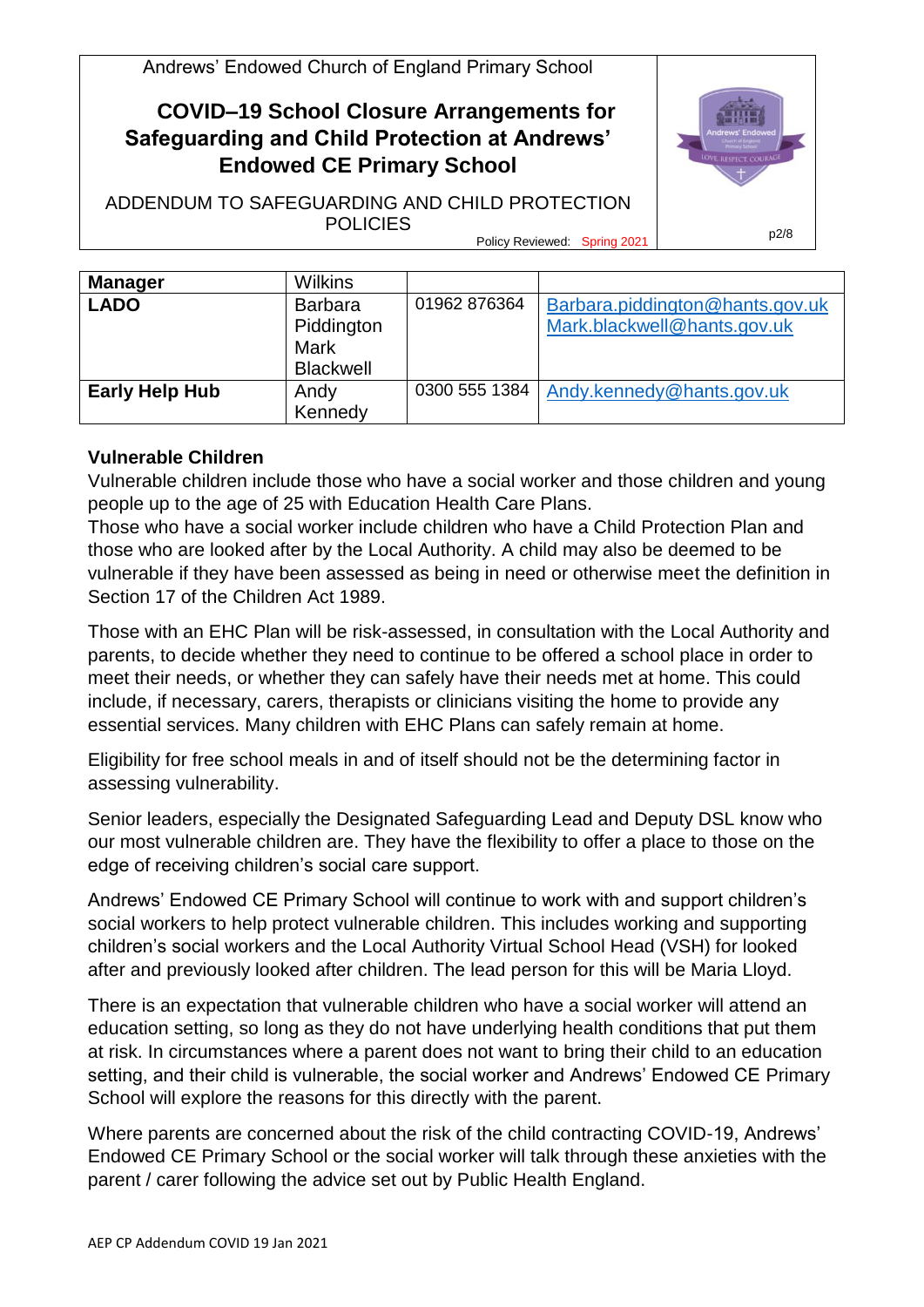

Andrews' Endowed CE Primary School will encourage our vulnerable children to attend school, including remotely if needed. We will maintain regular contact with the parents and carers of our vulnerable children. We will complete a weekly return to the Local Authority to inform them which children have attended school and any reasons for non-attendance. NB this return has been revised for Lockdown January 2021 and schools are required to only report cases of children currently open to Social Care.

Andrews' Endowed CE Primary School will ensure that any updated advice or arrangements from the Local Authority are followed and shared as appropriate.

#### **Attendance Monitoring**

Local Authorities and education settings do not need to complete their usual day-to-day attendance processes to follow up on non-attendance.

Andrews' Endowed CE Primary School and social workers will agree with parents / carers whether vulnerable children should be attending school, Andrews' Endowed CE Primary School will then follow up on any pupil that we were expecting to attend, who does not. Andrews' Endowed CE Primary School will also follow up with any parent or carer who had arranged care for their child(ren) and the child(ren) subsequently do not attend.

To support the above, Andrews' Endowed CE Primary School will confirm emergency contact numbers are correct and ask for any additional contact numbers where they are available.

In all circumstances where a vulnerable pupil does not take up their place at school or discontinues, Andrews' Endowed CE Primary School will notify the social worker.

### **Designated Safeguarding Lead**

Andrews' Endowed CE Primary School has a Designated Safeguarding Lead (DSL) and one Deputy DSL.

The Designated Safeguarding Lead is: Maria Lloyd

The Deputy Designated Safeguarding Lead is: Gemma Gundry

The optimal scenario is to have a trained DSL or DDSL available on site. Where this is not the case, a trained DSL or DDSL will be available to be contacted via telephone.

Where a trained DSL or DDSL is not on-site, in addition to the above, a senior leader will assume responsibility for co-ordinating safeguarding on site. This could include updating and managing access to our online safeguarding management system, CPOMs and liaising with the offsite DSL or DDSL and, as required, liaising with children's social workers where they require access to vulnerable children and / or to carry out statutory assessments at school.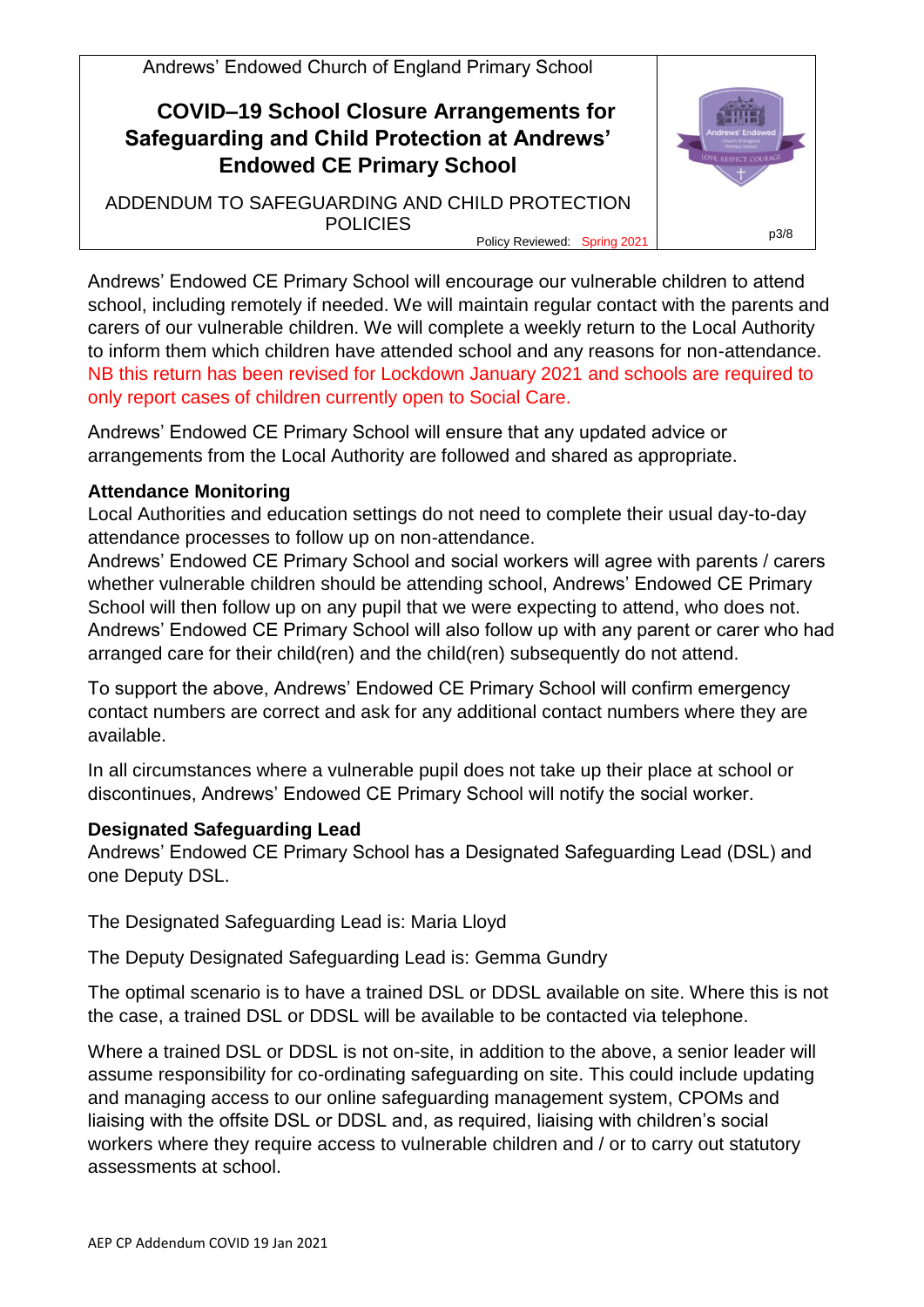

It is important that all staff at Andrews' Endowed CE Primary School have access to a trained DSL or DDSL. Staff on site will be made aware of who that person is each day and how to contact them.

The DSL will continue to engage with social workers and attend all multi-agency meetings, which can be done remotely.

#### **Reporting a Concern**

Where staff have a concern about a child, they should continue to follow the process outlined in the Child Protection Policy, this includes logging information immediately with the DSL on duty, who will record the concern in CPOMs, which can be done remotely. Staff are reminded of the need to report any concern immediately and without delay.

Where staff are concerned about an adult working with children in the school, they should report this to the headteacher. If there is a requirement to make a notification to the headteacher whilst away from school, this should be done verbally and followed up with an email to the headteacher.

Any concerns about the headteacher should be directed to the Chair of Governors, Nigel Green.

### **Safeguarding Training and Induction**

DSL training is very unlikely to take place whilst there remains a threat of the COVID-19 virus.

For the period COVID-19 measures are in place, a DSL or DDSL who has been trained will continue to be classed as a trained DSL or DDSL even if they miss their refresher training.

NB Both the DSL and DDSL attended the virtual Conference in December, and therefore have received up to date training in their roles.

All existing school staff have received safeguarding training and have read part 1 of Keeping Children Safe in Education (2020). The DSL will communicate with staff any new local arrangements, so they know what to do if they are worried about a child.

If any new staff are recruited to Andrews' Endowed CE Primary School, they will continue to be provided with a safeguarding induction. Volunteers will not be used during this closure.

If staff are deployed from another education or children's workforce setting to our federation, we will take into account the DFE supplementary guidance on safeguarding children during the COVID-19 pandemic and will accept portability as long as the current employer confirms in writing that: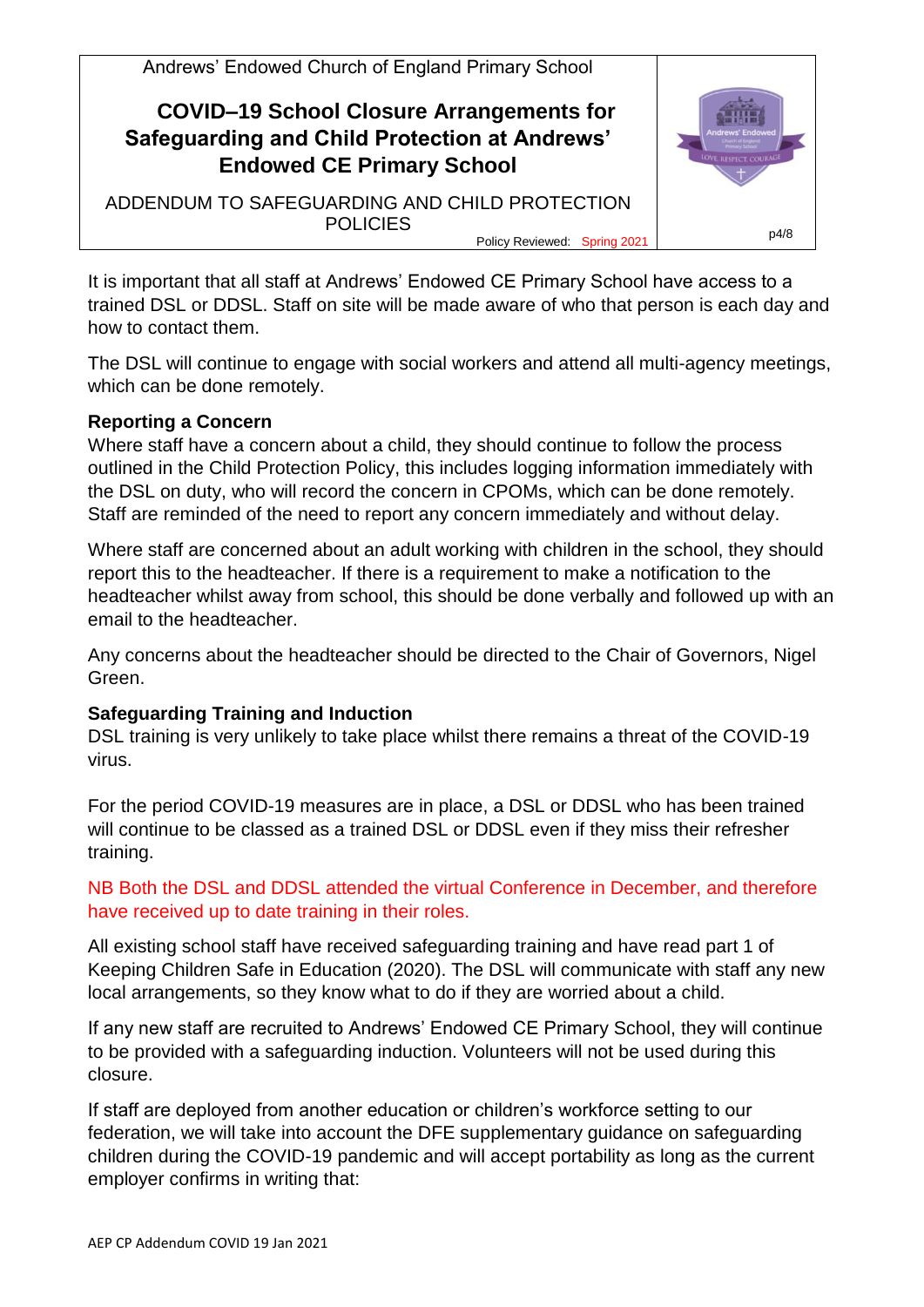

- The individual has been subject to an enhanced DBS and Children's Barred List check
- There are no known concerns about the individual's suitability to work with children
- There is no ongoing disciplinary investigation relating to that individual

Upon arrival, they will be given a copy of our child protection and safeguarding policies, confirmation of local processes and confirmation of DSL arrangements.

# **Safer Recruitment / Volunteers and Movement of Staff**

It remains essential that people who are unsuitable are not allowed to enter the children's workforce or gain access to children. When recruiting new staff, Andrews' Endowed CE Primary School will continue to follow the relevant safer recruitment processes, including, as appropriate, relevant sections in part 3 of Keeping Children Safe in Education (KCSIE) (2020).

In response to COVID-19, the Disclosure and Barring Service (DBS) has made changes to its guidance of standard and enhanced DBS ID checking to minimise the need for face to face contact.

Andrews' Endowed CE Primary School will not utilise volunteers during the closure.

Andrews' Endowed CE Primary School will continue to follow the legal duty to refer to the DBS anyone who has harmed or poses a risk of harm to a child or vulnerable adult. Full details can be found at paragraph 163 of KCSIE.

Andrews' Endowed CE Primary School will continue to consider and make referrals to the Teaching Regulation Agency (TRA) as per paragraph 166 of KCSIE and the TRA's 'Teacher misconduct advice' for making a referral.

During the COVID-19 period all referrals should be made by emailing [Misconduct.Teacher@education.gov.uk](mailto:Misconduct.Teacher@education.gov.uk)

Whilst acknowledging the challenge of the current national emergency, it is essential from a safeguarding perspective that any school is aware, on any given day, which staff will be in the school and that appropriate checks have been carried out, especially for anyone engaging in regulated activity. As such, Andrews' Endowed CE Primary School will continue to keep the Single Central Record (SCR) up to date as outlined in the relevant paragraphs in KCSIE (2020).

# **Online Safety**

Andrews' Endowed CE Primary School will continue to provide a safe environment, including online. This includes the use of an online filtering system. Where pupils are using computers in school, appropriate supervision will be in place.

## **Children and Online Safety Away from School**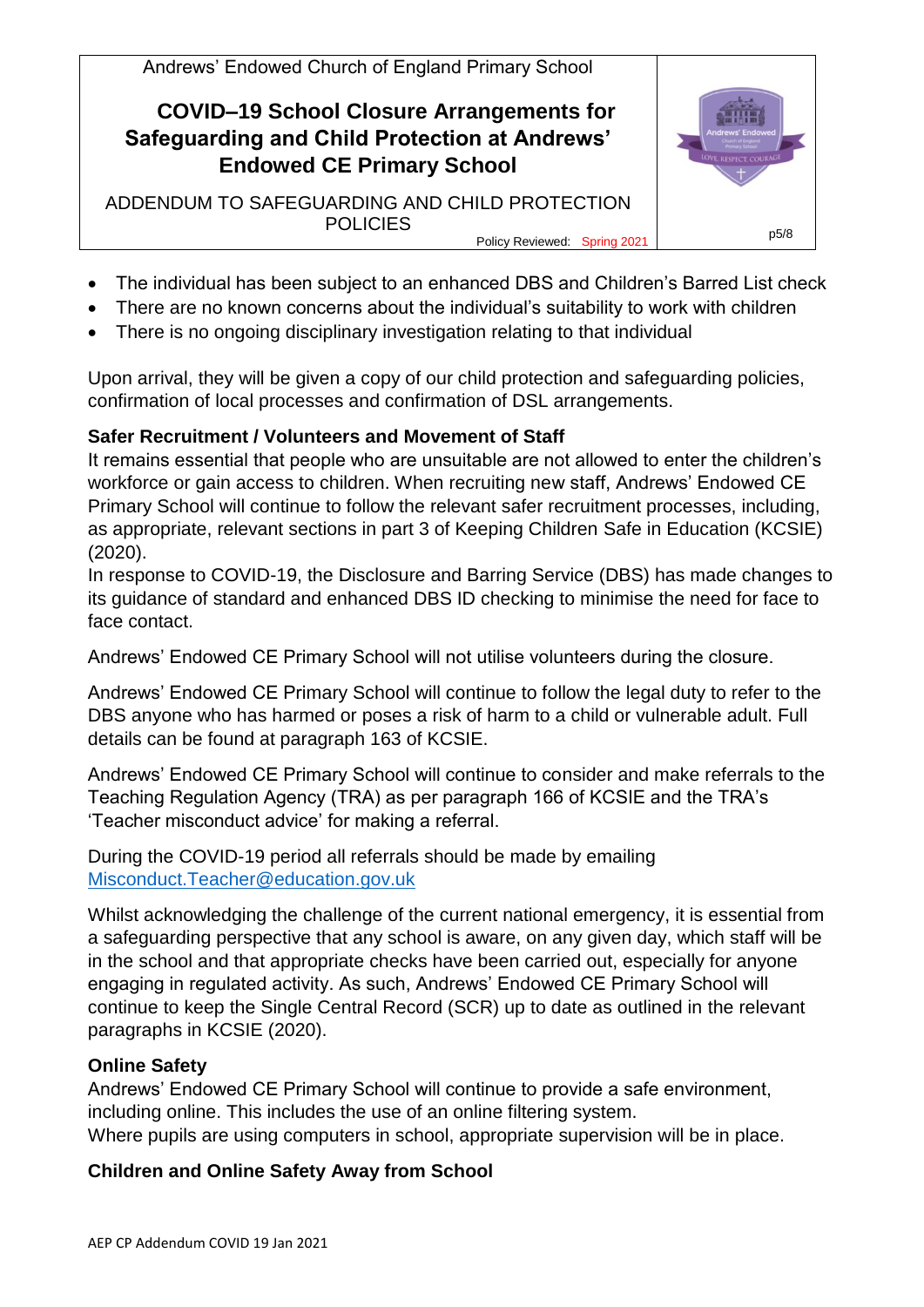

It is important that all staff who interact with children, including online, continue to look out for signs that a child may be at risk. Any such concerns should be dealt with as per the Child Protection Policy and where appropriate, referrals should still be made to children's social care and, as required, the police.

Online teaching should follow the same principles as set out in the Code of Conduct.

Andrews' Endowed CE Primary School will ensure any use of online learning tools and systems is in line with privacy and data protection / GDPR requirements.

We are not promoting live streaming as it may cause difficulties for some families and result in inequalities for some of our pupils. Staff may choose to record themselves reading a story or modelling key skills such as handwriting. The following should be considered:

- Staff must wear suitable clothing
- Any computers used should be in appropriate areas and there should be a plain background
- Staff must only use our school platforms (email, website and blogs) to communicate with pupils
- Language must be professional and appropriate
- Material should be vetted by a member of the SLT before being uploaded

NB in Lockdown 2 these arrangements have been revised as follows:

All children Y1 – Y6 have been trained to use Google Classroom, and families have been supported to learn how to use this platform. All children in Acorns have a Tapestry account – all families have been supported to use this platform.

Class teachers record and upload a video lesson daily. Members of the SLT periodically monitor these videos to ensure staff are suitably safeguarded.

Supervised and structured Googlemeets are hosted for remote learning children on a regular basis. Families who engage in these meets have agreed to abide by a set of guidelines. The Meets are recorded in school by a senior leader, for safeguarding purposes. There are systems in place for documenting and following up any concerns arising from these Googlemeets.

All classes from Y1 to Y6 have age appropriate internet safety questions integrated into their weekly learning programme, and these are explored during the Googlemeets where appropriate.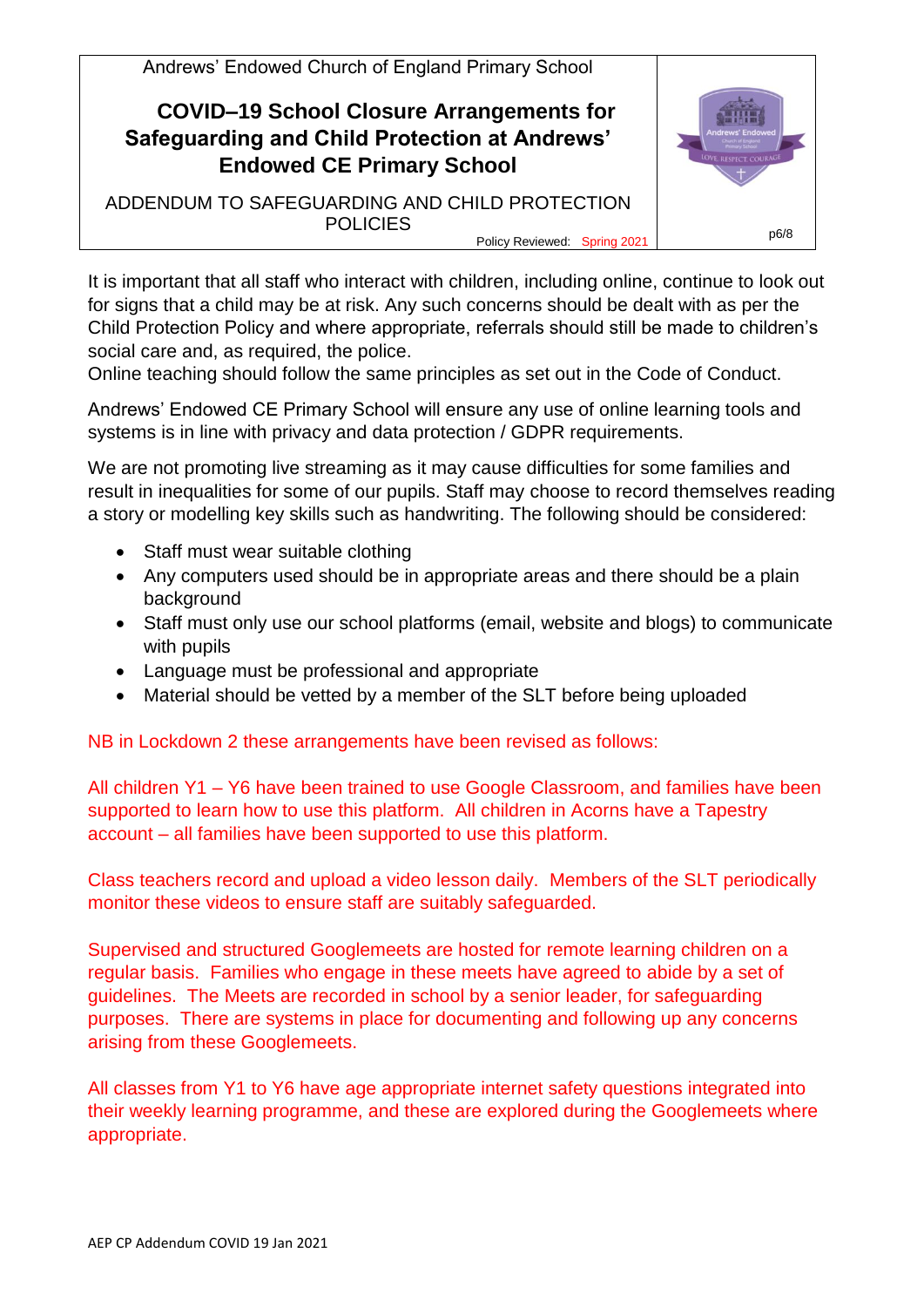# **COVID–19 School Closure Arrangements for Safeguarding and Child Protection at Andrews' Endowed CE Primary School**

ADDENDUM TO SAFEGUARDING AND CHILD PROTECTION **POLICIES** Policy Reviewed: Spring 2021



### **Supporting Children Not in School**

Andrews' Endowed CE Primary School is committed to ensuring the safety and well-being of our pupils.

Where the DSL has identified a child to be on the edge of social care support, or who would normally receive pastoral-type support in school, we will ensure that a robust communication plan is in place for that child.

The communication plan will include regular telephone contact and a record of all contact will be kept.

Andrews' Endowed CE Primary School and the DSL will work closely with all stakeholders to maximise the effectiveness of any communication plan. The plan will be reviewed fortnightly and where concerns arise, the DSL will consider any referrals as appropriate.

The school has links to safeguarding information on the website.

Andrews' Endowed CE Primary School recognises that school is a protective factor for children, and the current circumstances can affect the mental health of pupils and their parents / carers. Teachers at Andrews' Endowed CE Primary School need to be aware of this in setting expectations of pupils' work where they are at home.

### **Supporting Children in School**

Andrews' Endowed CE Primary School is committed to ensuring the safety and well-being of all our pupils.

Andrews' Endowed CE Primary School will continue to be a safe place for all children to attend and flourish. The Headteacher will ensure that appropriate staff are on site and staff to pupil ratio numbers are appropriate, to maximise safety.

Andrews' Endowed CE Primary School will refer to the Government guidance for education and childcare settings on how to implement social distancing and continue to follow the advice from Public Health England on handwashing and other measures to limit the risk of spread of COVID-19.

Andrews' Endowed CE Primary School will ensure that where we care for children of critical workers and vulnerable children on site, we ensure appropriate support is in place for them and any concerns are recorded on CPOMs.

Where Andrews' Endowed CE Primary School has concerns about the impact of staff absence – such as our DSL, DDSL's, first aiders or paediatric first aiders – we will discuss them immediately with the Local Authority.

### **Peer on Peer Abuse**

Andrews' Endowed CE Primary School recognises that during the closure a revised process may be required for managing any report of such abuse and supporting victims.